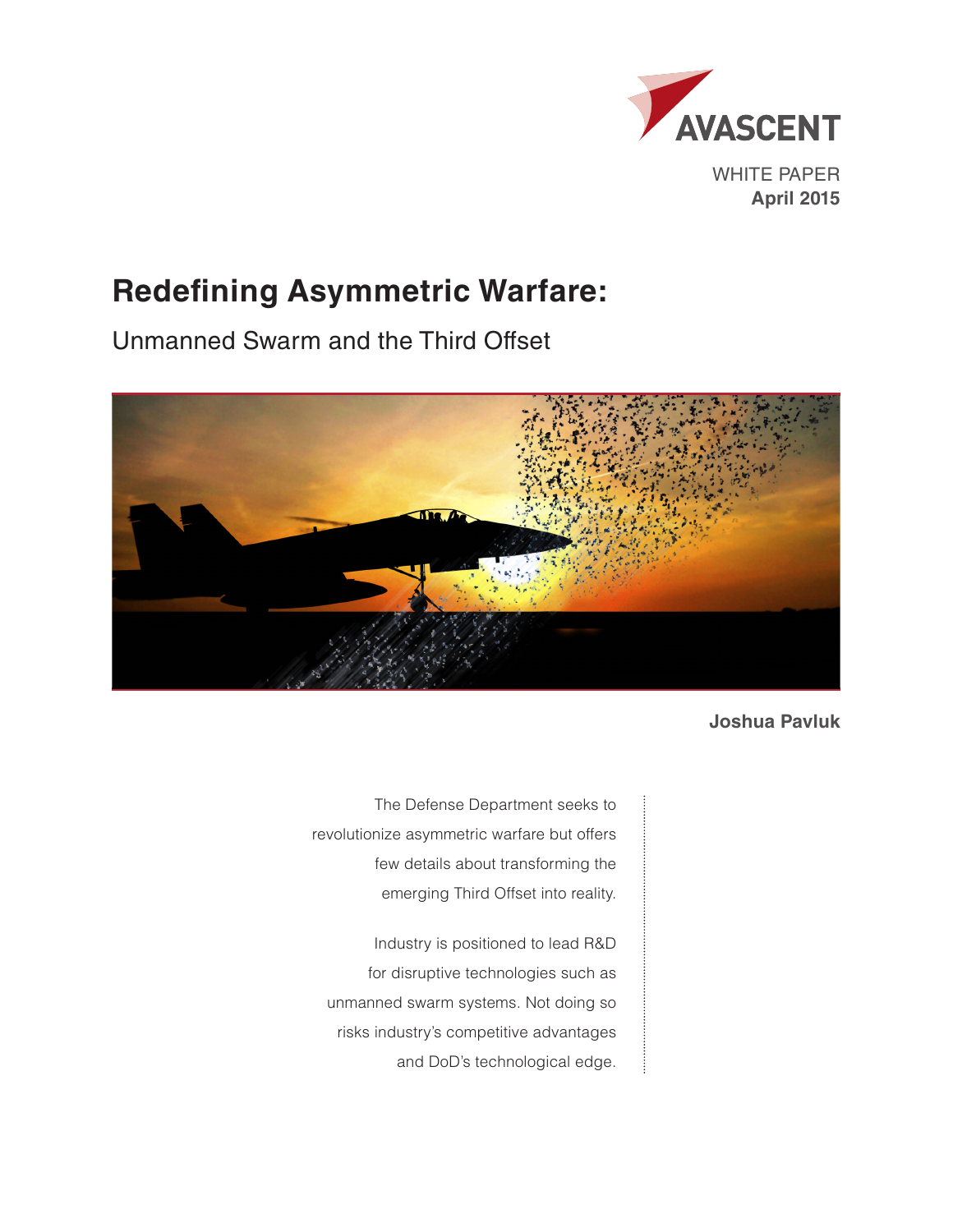

Well after the Cold War ended, the Defense Department persisted in claiming that bigger is always better when it comes to new technology. What better way to gain asymmetric advantage over an adversary than by building something more imposing and more complex, not to mention more expensive?

But times are changing. Budgets are shrinking and the spectrum of 21st Century warfare favors innovation and agility.

Recognizing these changes, the Defense Department wants to revolutionize modern warfare to America's advantage as it once did with nuclear weapons, GPS-guided munitions, and other military breakthroughs generated by previous "offset" strategies. While details are still materializing, a broader outline of capabilities and approaches has emerged about the new "Third Offset" strategy.

The Pentagon's ambitions are to redefine asymmetric warfare using capabilities such as robotics, autonomous systems, miniaturization, big data, and advanced manufacturing. If enacted, these would continue a gradual shift away from relying primarily on time-tested industrial production models and large-scale platforms.

# **The next big thing in the Defense Department's arsenal could be one of the smallest.**

There is no single solution for what the Pentagon is seeking with the Third Offset. Taken together, however, the technologies outlined point to one thing that indeed may deliver the kind of paradigm shift sought by the Pentagon: autonomous, swarming unmanned systems. Think of a swarm of tens, hundreds or even thousands of small and intelligent machines, manufactured at low cost, overwhelming or spying on underpowered enemies much like a networked pack. The next big thing in the Defense Department's arsenal could be one of the smallest.

So far, unmanned military aircraft like the 10,500 pound MQ-9 Reaper, which has flown over 942,000 flight hours since it was first introduced, have mostly been used like manned aircraft: directed or flown by humans. They surreptitiously loiter above the battlefield for a little over a day with the capability to attack ground targets with missiles. Advances in software, sensors and aircraft design have rendered some unmanned aerial systems able to fly "on their own," but they still require significant human intervention.

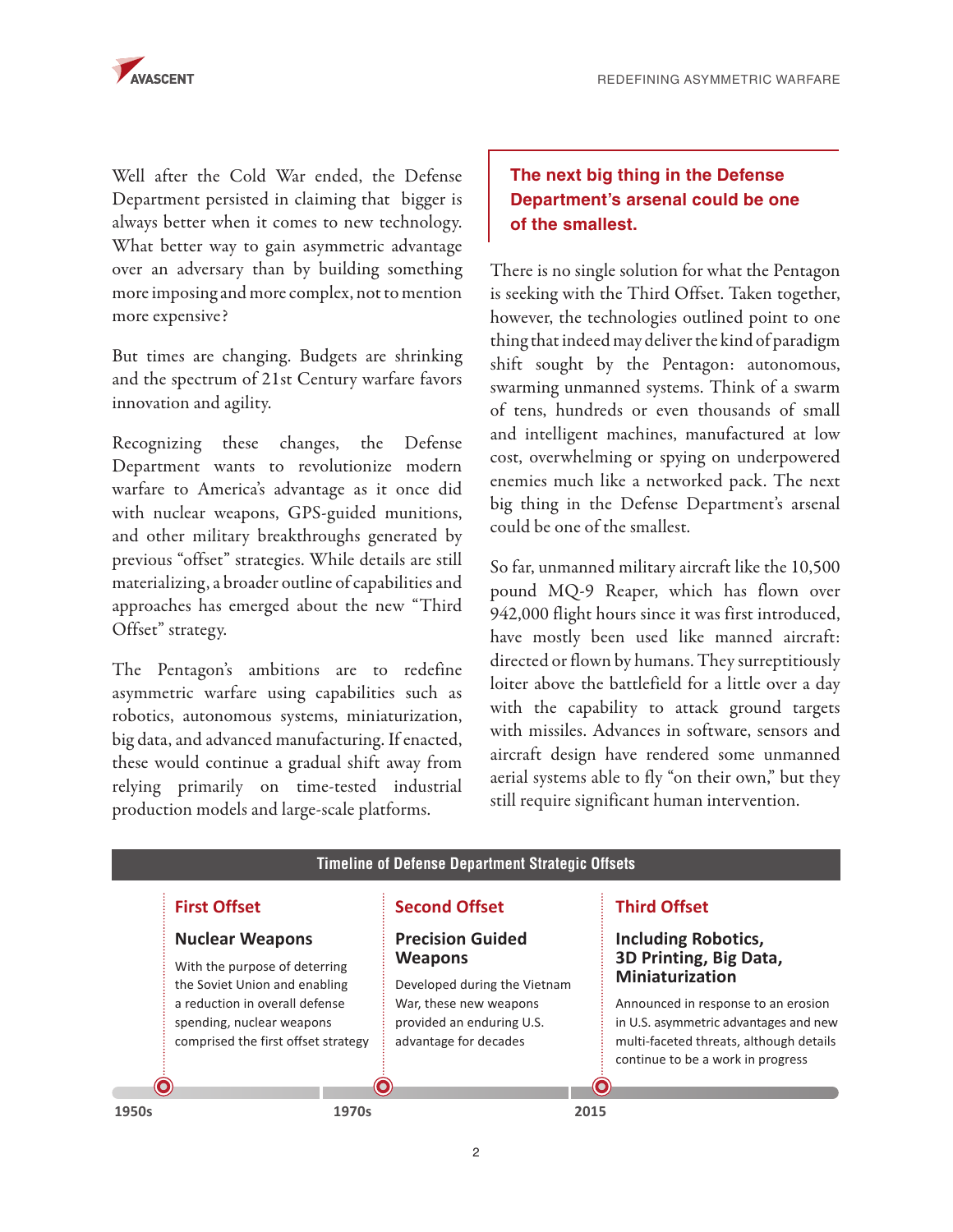

That may change sooner than expected if the Third Offset works as advertised. But this is no guarantee, especially if the defense industry does not take a more active role in envisioning the future. How the swarm ultimately develops will say as much about the Pentagon's new plan as it will about the way the industry approaches highly disruptive and revolutionary technologies.

### Sound of the Swarm

Unmanned swarm systems are by no means the only disruptive technology that can answer the call of the Third Offset. However, the broad-brush policy outlines indicate that what the government seeks sounds a lot like the unmanned swarm, or the combined capability of collaborating as a group – whether they are in the air, on the ground or at sea. Moving ahead with game-changing swarm technology would mean going forward with the strategy itself in a significant way. The ultimate operational capability of unmanned swarm systems can in fact be viewed as a test case for the broader paradigm shift envisioned by the Pentagon.

While still an emerging concept, there are some things that can be said about how swarm systems might operate. For starters, unmanned vehicles in the swarm would function quite differently than those of today. The airborne varieties would be able to communicate with each other and might range anywhere from 30 pounds to less than one. Flight time – powered by fuel cells or solar panels – could last days, if not weeks, on end. And, thanks to advances in autonomy and artificial intelligence, they may be able to operate largely on their own with limited human intervention.

Unlike most aircraft of today, the swarm's missions would be numerous and varied. The swarm

might act as a new generation of precision guided munitions, overpowering enemy units who are helpless to do anything but try and dodge the lethal swarm. They could move en masse deep into enemy territory and collect intelligence, too small to be detected by radar systems. Or they could surround potential threats, thereby acting as a blockade for higher value assets.

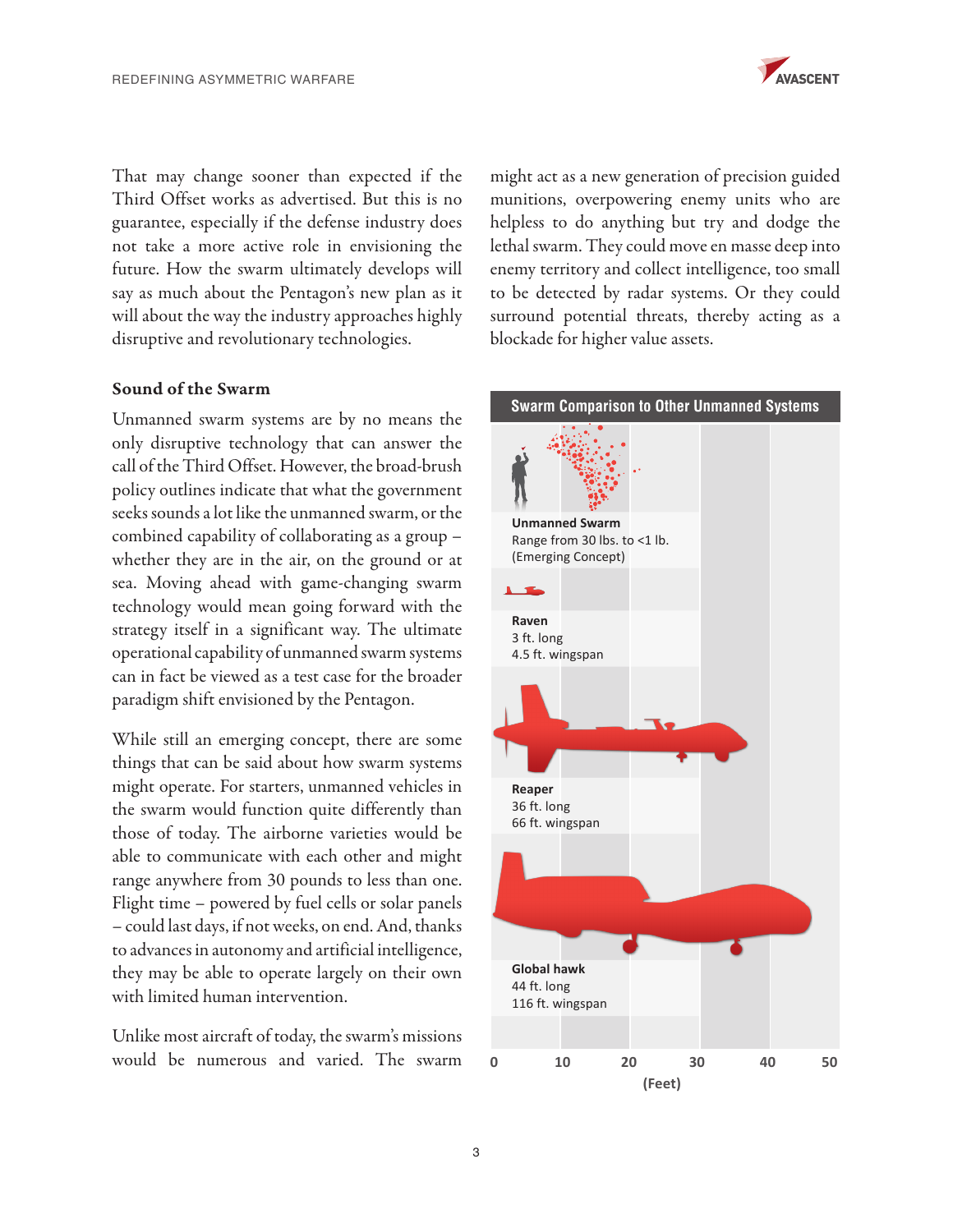

But like many advanced concepts in the national security realm, the swarm's value to the US is in the eye of the beholder. This is in part because government has been slow to figure out its vision for the future of unmanned systems and because no single program of record is driving forward development. The reality is that a multi-billion dollar development RFP with clear requirements is not coming anytime soon. However, this should not be equated with a lack of opportunity.

The Defense Department's interest in swarming systems is clear, but how that transitions from exploration to implementation remains to be seen. One official avenue is a Defense Science Board study of autonomous technology this year. Among other areas, it will explore "the use of large numbers of simple, low cost (i.e. "disposable") objects vs. small numbers of complex (multi-functional) objects," according to a November 2014 memo from Frank Kendall, Under Secretary of Defense for Acquisition, Technology and Logistics. As autonomy is an inherent characteristic of swarming, this study is worth watching for industry, particularly as it is focused on the barriers to the use of autonomous systems — and removing those very roadblocks.

At the policy level, recommendations and guidelines are emerging, such as recent reports on battlefield robots and autonomous weapons

**Unlike many defense innovations of the past, the Third Offset is to a significant extent about commercially-driven technologies that require industry-led solutions.** systems from think tanks including the Center for a New American Security and the New America Foundation.

At the industry level, no such guidance exists even though awareness is building that swarm system technology will be part of the next generation of warfare. Accordingly, no company has the lead in developing, let alone defining, the technology. Government funding and programs may eventually materialize, but it is still industry that must take a lead role in defining the swarm and other technologies of the Third Offset. Unlike many defense innovations of the past, the Third Offset is to a significant extent about commercially-driven technologies that require industry-led solutions.

What industry and government alike must understand is that the technology underpinning swarm systems may be early stage but is not quite as far off as it may seem. Examples such as the Navy's swarm boat test in late 2014 and a recent Air Force simulation show the potential in a variety of military and civilian missions. Now is the time to accelerate development efforts, at the very least because not doing so may mean adversaries will gain ground on – or surpass – the US. Ensuring that doesn't happen is what the Third Offset is all about.

To create real-world operational relevance, the defense industry has a unique opportunity now to get out in front and gain enduring competitive advantage – but only if it is willing to take on more investment and development risk than it is accustomed to. At the same time, the Defense Department must be able to ensure intellectual property (IP) protections for industry and provide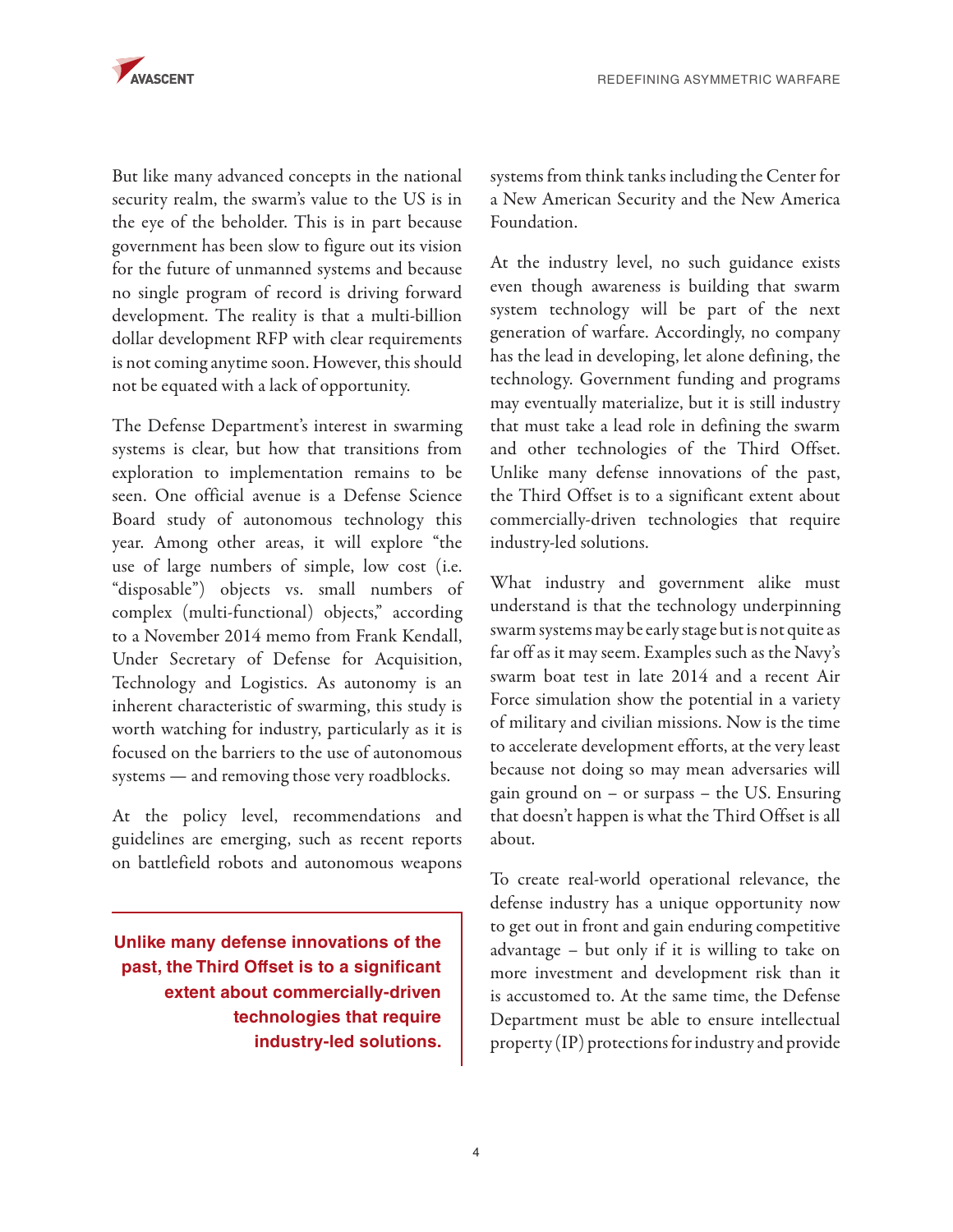

| <b>Select Government-Sponsored Swarming Systems Initiatives</b> |                               |                                                                                                                                                                                                                                     |
|-----------------------------------------------------------------|-------------------------------|-------------------------------------------------------------------------------------------------------------------------------------------------------------------------------------------------------------------------------------|
| <b>Initiative</b>                                               | Sponsor(s)                    | <b>Description</b>                                                                                                                                                                                                                  |
| Advanced Robotic Systems                                        | Naval                         | The Naval Postgraduate School's ARSENL group                                                                                                                                                                                        |
| <b>Engineering Laboratory</b>                                   | Postgraduate                  | in 2013 led a demonstration of 10 unmanned                                                                                                                                                                                          |
| (ARSENL) Demonstration                                          | School                        | swarming systems                                                                                                                                                                                                                    |
| Affordable, Attritable Aircraft                                 | Air Force Materiel<br>Command | The Air Force in late 2014 released a request<br>for more information related to new affordable<br>families of unmanned aircraft<br>Swarm is not explicitly mentioned in the RFI but<br>characteristics sought appear to be similar |
| Anti-Submarine Warfare                                          | Defense Advanced              | DARPA-led effort is developing an unmanned                                                                                                                                                                                          |
| Continuous Trail Unmanned                                       | Research Projects             | system (potentially a swarming capability) designed                                                                                                                                                                                 |
| Vessel (ACTUV)                                                  | Agency (DARPA)                | to track quiet diesel electric submarines                                                                                                                                                                                           |
| <b>Swarming Unmanned Surface</b>                                | Office of Naval               | ONR in August 2014 led a demonstration of                                                                                                                                                                                           |
| Vehicle (USV) Demonstration                                     | Research (ONR)                | unmanned swarm boats on the James River                                                                                                                                                                                             |

meaningful input throughout the development process. Industry innovation related to a matter this strategically important cannot and should not take place in a vacuum.

### Setting Expectations and Building Acceptance

Despite the promise of swarms, there are clear challenges that must be weighed by the defense industry before committing investment to the technology. Like the Third Offset itself, swarming technology represents a true paradigm shift that that will undoubtedly leave some people blinded by risk. Indeed, past experience with adoption and acceptance of new technologies, such as GPS, shows that such advances can be slow to manifest their full military relevance. Typically, it is conflict that reveals their game changing attributes and contributes to their broad adoption.

Satellite-guided munitions may offer a parallel. The laser-guided smart bomb, predecessor to

today's JDAM, emerged during the first Gulf War and put the world on notice that American forces could fight more effectively and efficiently than any other military. When the GPS constellation came online a few years later, the US military understood well the modern relevance of truly "smart" bombs and aggressively pushed the advantage of satellite-guided weapons in the coming decades before being normalized within America's way of war, and also among allies and adversaries alike.

Such potentially disruptive technology will cause tensions within the defense industry. The first reaction may come when those who are involved in such a breakthrough have an opportunity to shape a new market with their most important DoD and intelligence community customers. The response to this competitive threat may be increased support for status-quo approaches to missions that swarm technologies would address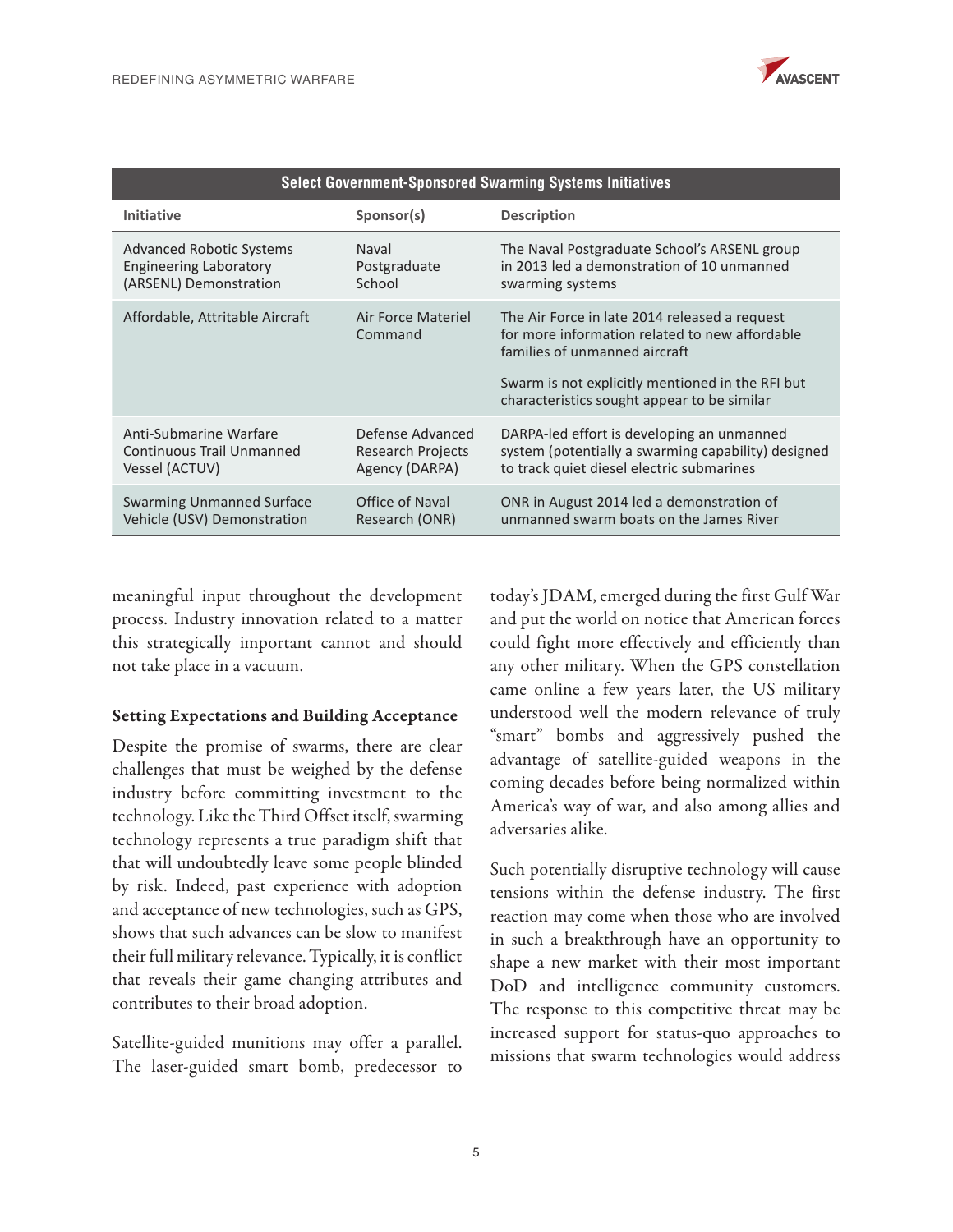in new ways. Tactics that check such progress undercut the armed forces, and undermine the Third Offset's necessary boldness in applying company resources to developing game-changing technologies.

Succeeding with swarm technology means making informed engineering and internal investment bets. However, these investments will not amount to much if there are not open lines of communication with DoD, intellectual property (IP) rights remain unreformed, and the government's acquisitions cadre is not prepared to buy game-changing technologies that do not fit into conventional procurement models.

However, alongside these perils are benefits beyond the immediate technology at hand. The know-how relevant for swarming systems is applicable for a broad array of strategically important applications. Indeed, swarm technology allows companies to experiment with post-industrial production models, 3D printing, and next-generation aeronautical software and systems on a potentially more affordable scale than say 6th Generation fighters.

There are other new dynamics, to be sure. A "cheap, simple, and disposable" mantra is likely to develop as the dominant paradigm for swarm systems, which has profound implications for the innovation cycle and the business model. Swarmrelated technology is likely to change so quickly that a traditional DoD five-year development program simply does not make sense; five months may be more appropriate in some cases. For most of the aerospace and defense industry, this is an entirely new way of doing business.

**Swarm technology will be fundamentally disruptive to some systems integrators and companies whose programs are tied to legacy industrial production models and conventional software builds.**

By operational necessity, swarm platforms will need to be inexpensive – though they may not immediately reach an economy of scale. Production facilities may mirror their products by shrinking in size (or be rendered fundamentally different if 3D printing is involved) owing to the nature of diminutive platforms that may be no bigger than a briefcase. For some industry players, this would mean a shift in the way that they conduct business.

Given these elements, swarm technology will be fundamentally disruptive to some systems integrators and companies whose programs are tied to legacy industrial production models and conventional software builds. Yet at the same time, these dynamics create an opportunity for long-time competitors to re-invent themselves and for upstarts to seize part of the still sizable DoD budget.

These differences will be difficult to accept for many in today's acquisition cadre, as well as internal corporate committees guarding company coffers. Fully understanding and accepting these new dynamics will be key to growth – as well as comprehending how they can lead to potentially significant payoffs for the military and industry even in unrelated areas. As much as anything else, it will take leadership from the government and the industry community to drive forward swarm technology and other new, revolutionary capabilities.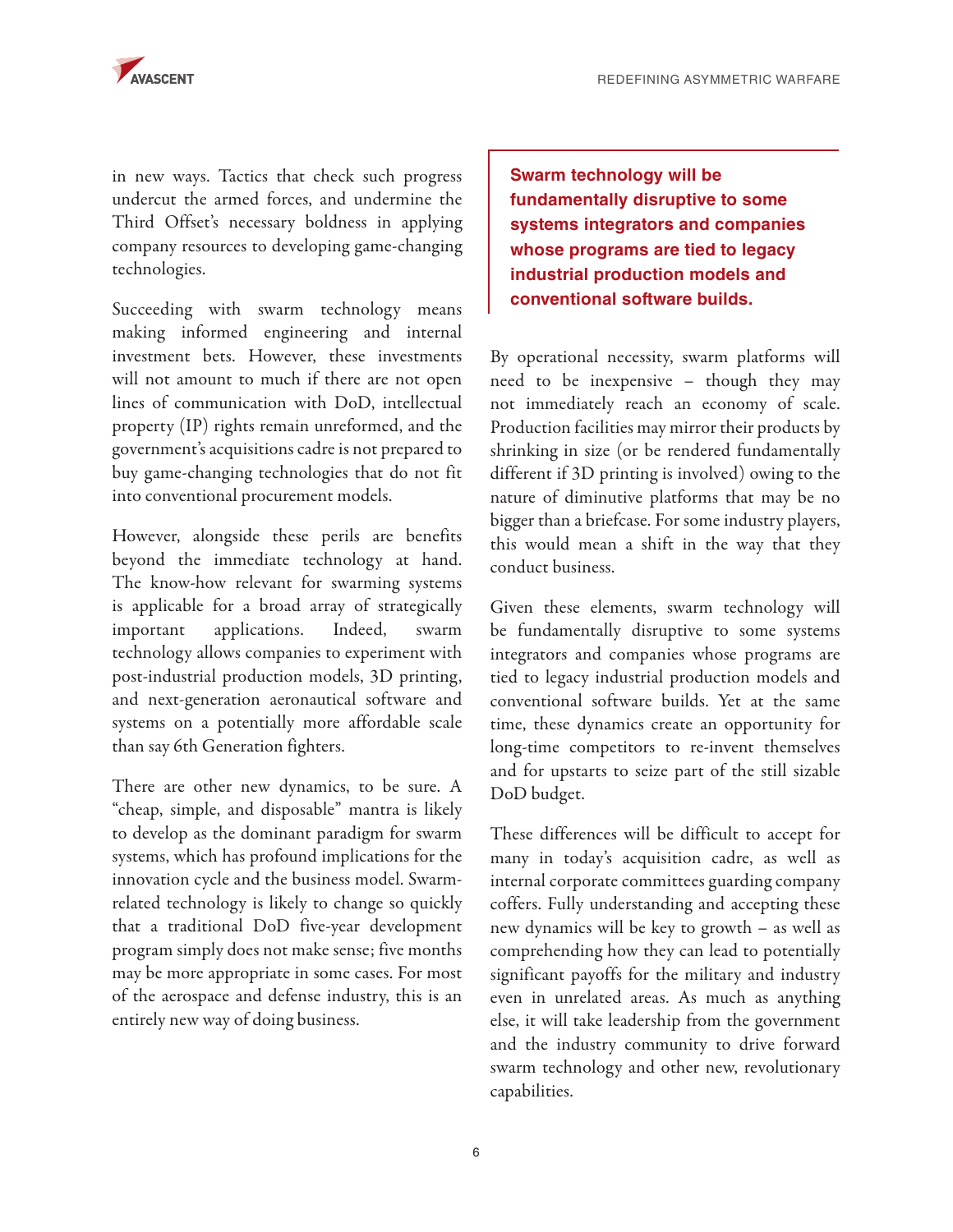

#### Envisioning The Swarm in Action

If how the swarm will be built at the industrial level is unclear, understanding how it might be used is equally hazy. More broadly, if the Third Offset strategy is to bear out as military and civilian planners hope, keeping an open-mind in defining concepts of operations may be the most crucial step.

A conversation about future concepts of operations needs a common frame of reference, of which there are few. Popular culture, interestingly, offers some of the most fully formed and accessible views of swarm technology. In Dan Suarez's book *Kill Decision*, swarm aircraft guided by a software algorithm derived from the insect world are deployed by the thousands to nefarious ends. Humans play no perceptible role in their operation, only their creation. In the *Call of Duty* video game series, the latest version *Advanced Warfare* features an urban combat scenario very early in the game requiring a player to navigate a swarm attack, before defeating it with an electromagnetic pulse weapon. Throughout the confines of Seoul's urban canyons depicted in *Advanced Warfare*, the swarm's ability to overwhelm a military force is amplified.

# **Popular culture, interestingly, offers some of the most fully formed and accessible views of swarm technology.**

Outside of entertainment, video from research labs working on swarm systems can be found online, which offers a less dramatic but a more grounded view of where the technology is today. The US Navy recently released video of swarming

rigid-hull inflatable boats, as well. Each of these visions is important, yet none is a definitive depiction of what the future may hold.

A conventional taxonomy of swarm technology might include categories according to domain: land, air and water. This lends itself to following the core competencies and customer familiarity for most defense companies. Yet this may sell short the ability to use technology in new ways if engineers and designers hew to traditional approaches. Instead, firms would be well served by asking and answering: What missions and capabilities will these new technologies be required to perform? Doing so may offer a superior framework for imagining, designing and building the next generation of swarm technology. Already, DARPA is seeking funding for the Multi-Domain Unmanned System program (UxS) and is considering whether a single class of unmanned systems can operate on land, air and sea.<sup>1</sup> While not necessarily a swarm approach, it reveals the interest in exploring this dynamic capability.

A swarm military mission categorization could include strike, surveillance and reconnaissance, support, or tandem manned-unmanned operations. Domain relevance matters for practical purposes, but it should not be a limiting factor in the conversation about potential missions. In the civilian realm, logistics, maintenance and search and rescue operations also hold promise and could be equally game changing as their military counterparts.

Given the possibilities, envisioning the swarm and defining military and civilian opportunities

<sup>1</sup> Aviation Week. "Unmanned Allies." March 2-15. 48.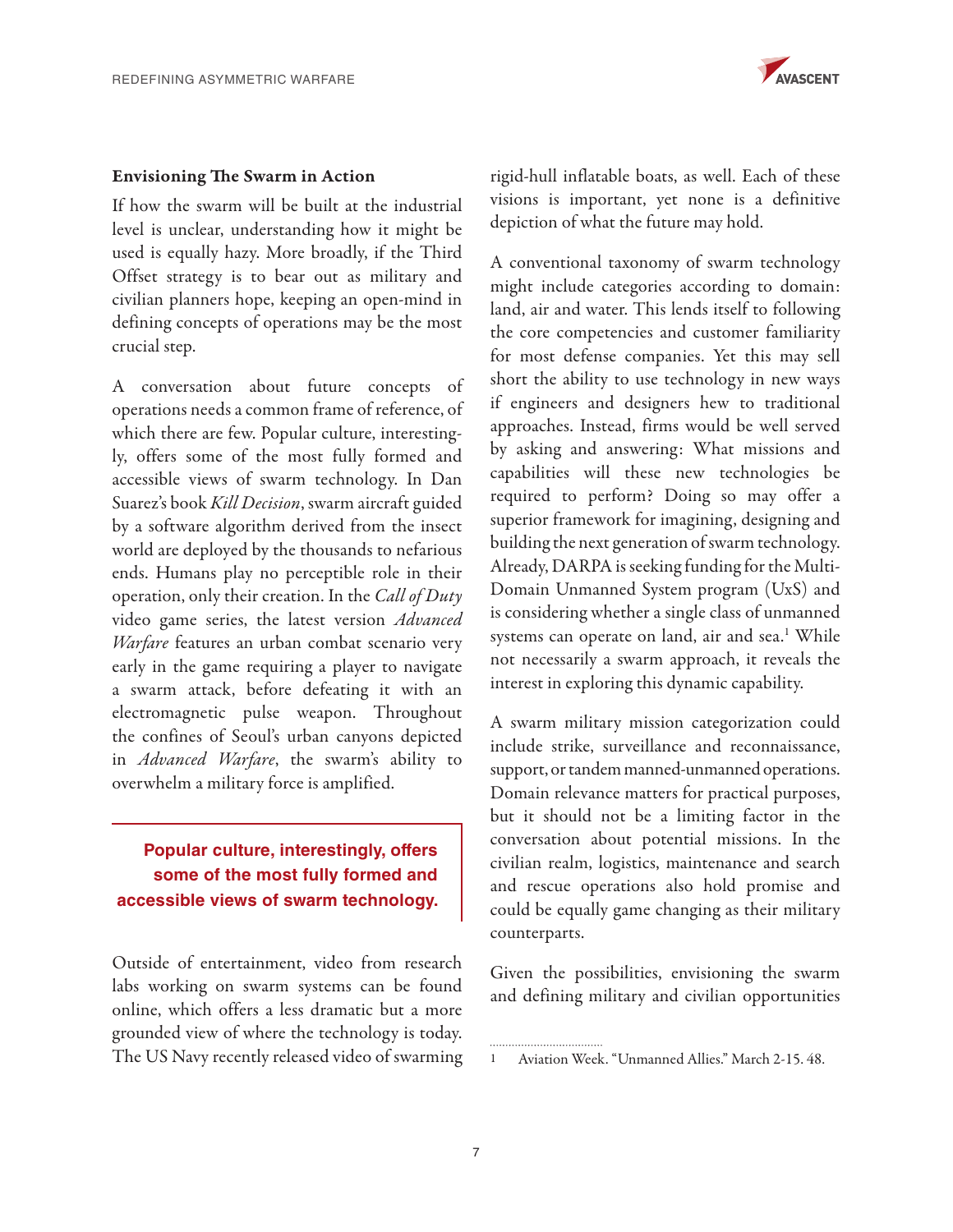

# **When it comes to the ability to develop game-changing technologies, what sounds great in an E-ring briefing room may not resonate in a corporate boardroom.**

in a mission context is an essential first step for industry. This is a change from the past, when the Defense Department often drove the vision for new capabilities. But in a world of rapidly evolving capabilities and shorter innovation cycles, it is industry that must define the art of the possible for customers who are sometimes too far removed from the technology to see its potential.

## Taking the Next Steps

Now that the defense sector is starting to see more certainty, the Third Offset adds more unknowns. As much as the new strategy can be a pole star around which a company might orient its internal investment and allocate its engineering talent, disrupting existing and legacy businesses with new technologies when defense budgets are politically unstable makes for an uncertain future. When it comes to the ability to develop game-changing technologies at the heart of the Third Offset strategy, what sounds great in an E-ring briefing room may not resonate in a corporate boardroom.

Indeed, developing a swarm capability carries inherent risk and there is a real possibility that some efforts will not pan out as planned. It is worth remembering disruption is not supposed to be easy, nor comfortable. For some firms, the potential reward will be worth the risk – for others it will not. But avoiding risks, whether for the swarm or other disruptive technologies, could ultimately mean missing out on new revenue and contributing to the next generation of defense capabilities.

For those companies considering R&D funding for swarm programs, and similarly disruptive technologies, careful steps must be taken and key questions addressed:

- Have customer technology advocates been identified?
- What are their unmet needs and highest priorities?
- How well does our portfolio of technologies align to these needs?
- Where should we focus investment within the portfolio?
- In what ways can commercial technology be leveraged?
- Who are potential technology development partners?

Just as swarming systems operate in coordination, industry should be open to civilian and defense industry alliances to develop this next-generation technology. Both domestic and international technology partnerships should be considered as a means to bring the most capable technology forward to customers. Commercial technology firms in particular are uniquely positioned to provide rapidly evolving capabilities essential for success, e.g., software for autonomous flight. Engaging these firms is potentially a way to manage risk and investment exposure for capitalconscious defense and aerospace companies.

Teaming is important for other reasons as well, that reflect the potential downside of this new technology. Just as unmanned aircraft systems today – while still relatively inexpensive – are not as cheap as commonly believed when total operating costs are factored in, the economics of swarming systems may not follow today's assumptions.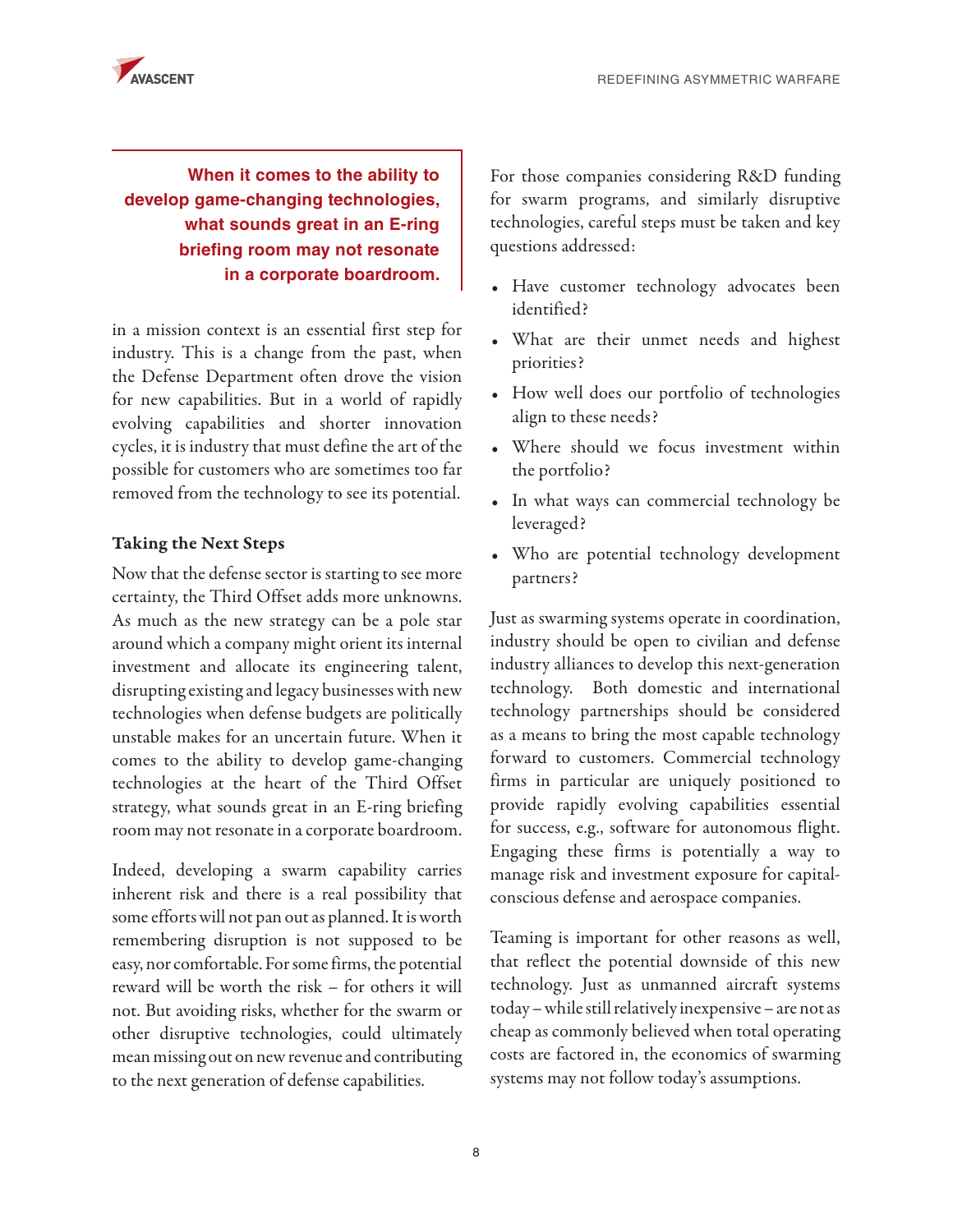

Most importantly, it is critical for industry executives to engage Pentagon decision-makers in a different kind of conversation compared to those surrounding a typical, more linear acquisition process. This means listening for unmet needs first and foremost, but then responding with a vision, while working in tandem with customer advocates. All of this should take place before significant investment dollars are committed. Government stakeholders must be willing and able to engage in this new kind of cooperative dialogue, while still ensuring corporate IP rights are protected.

Identifying government partners who can advocate for this disruptive technology and provide input to the development process is essential. Customers have to know how to use the swarming systems to get the most out of them, which puts a greater burden on defense firms to set realistic near-term expectations while not limiting the discussion of the strategic context. Culturally as well as legally, autonomous weapons frameworks are unformed and need to be developed concurrently with the technology, while retaining the ability to change with it.

## Revisiting the Third Offset Strategy

The Defense Department is counting on a new wave of technologies to help secure America's military advantage, and ultimately its ability to project power well into the 21st Century. The unmanned swarm represents one way of fulfilling the Third Offset, and there are undoubtedly many others. But as much as anything, it is a leading candidate to fulfill the Pentagon's vision.

As with other cutting-edge developments, unmanned systems offer yet another opportunity

that the defense industry cannot afford to ignore until receiving a contract or even clear direction. If there were ever a moment to define the industry's future, by getting out in front of government customers as well as competitors, it is now. The costs of waiting are high: The defense industry may miss out on breakthroughs and the Defense Department could cede its technological edge. The capabilities outlined in the Third Offset – like robotics, 3D printing, and miniaturization – are advancing daily whether the Pentagon is part of the process or not.

**The costs of waiting are high: The defense industry may miss out on breakthroughs and the Defense Department could cede its technological edge.**

Ultimately, it will be up to the industry to take the reins and work closely with the Defense Department and allied defense ministries to define a technological future that is moving faster and becoming more complex than ever before. However, the old ways of only allocating internal R&D funding tied to programs of record and pursuing procedural government awards is not a winning proposition in the long run. Relying solely on these approaches will mean falling behind the pack when it comes to the Third Offset.

For these disruptive technologies, commercial software development schedules must be the norm more than they are today. In many ways swarming systems – with their primary reliance on software – have more in common with the iPad than with manned aircraft. So why try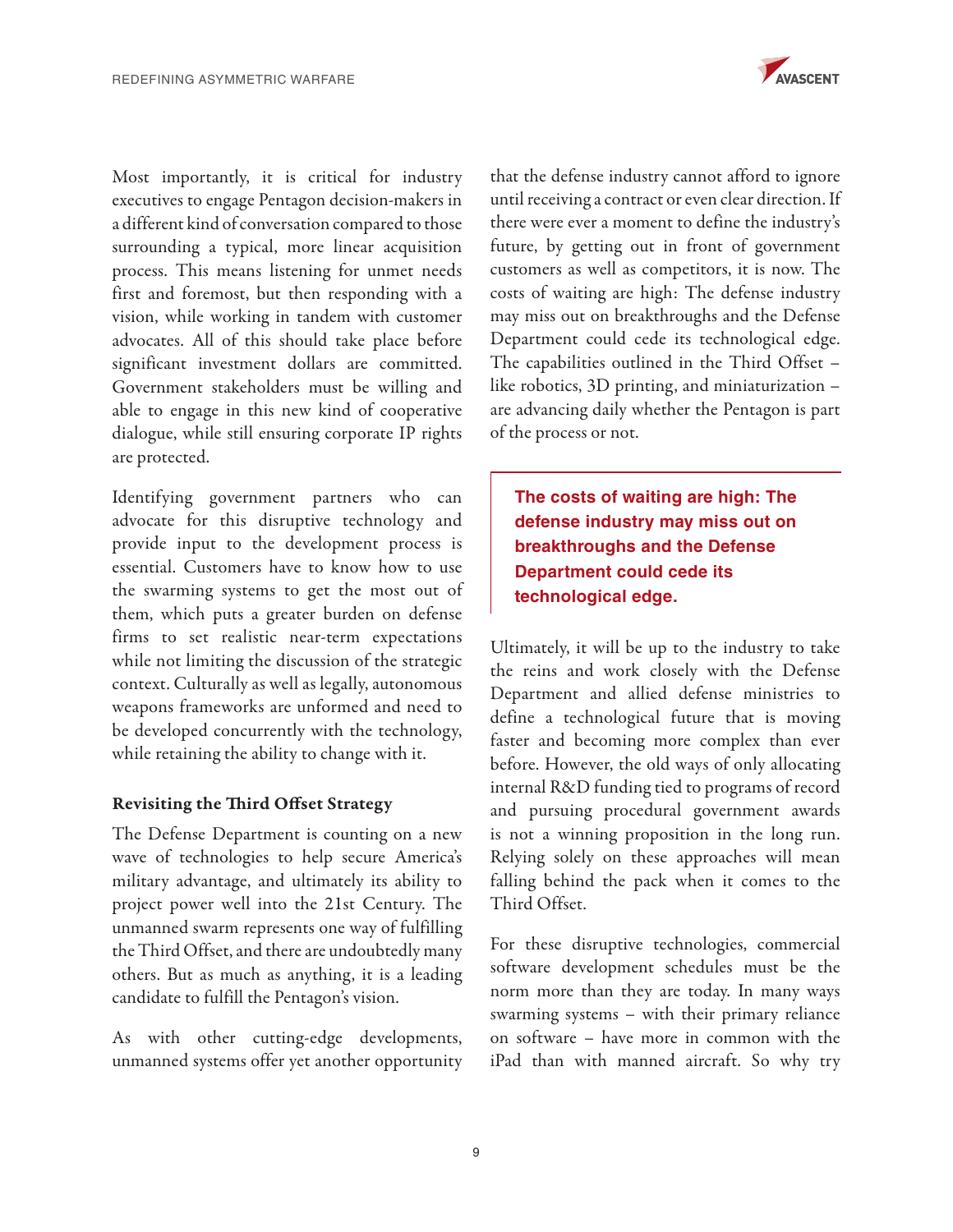

and shoehorn them into legacy development models that are often too slow, bureaucratic, and expensive?

New kinds of conversations and approaches must be considered. For example, government and industry should consider investing in broad portfolios of early-stage technologies that have the potential to be disruptive. Some investments will pay off and others will not. Much like a venture capital firm, wins offset losses with this portfolio approach. For industry, it will be critical to engage customers early and often to ensure investments are not misaligned with priorities. Likewise, government must offer incentives to industry. This could include providing seed funding to these nascent development efforts in a way that promotes innovative solutions outside the framework of the traditional defense development process.

For those looking to take initiative and lead the way, it is imperative to start thinking broadly about new models for making informed investments in the technologies, like swarm systems, that will enable transformational military capabilities and enduring competitive advantage. This means looking internally, but also externally to partners and customers who are willing to take chances. Indeed, government and industry must work closely together on multiple levels to begin a dialogue and develop shared visions of disruptive technologies. There are bound to be pitfalls along the way. But innovation has never resulted from succeeding 100% of the time, even in the defense industry. The question now is whether industry and government acknowledge this before R&D begins, rather than when it is too late to take the lead. The course of the Third Offset – and

the Defense Department's future technological advantages – may just depend on it.